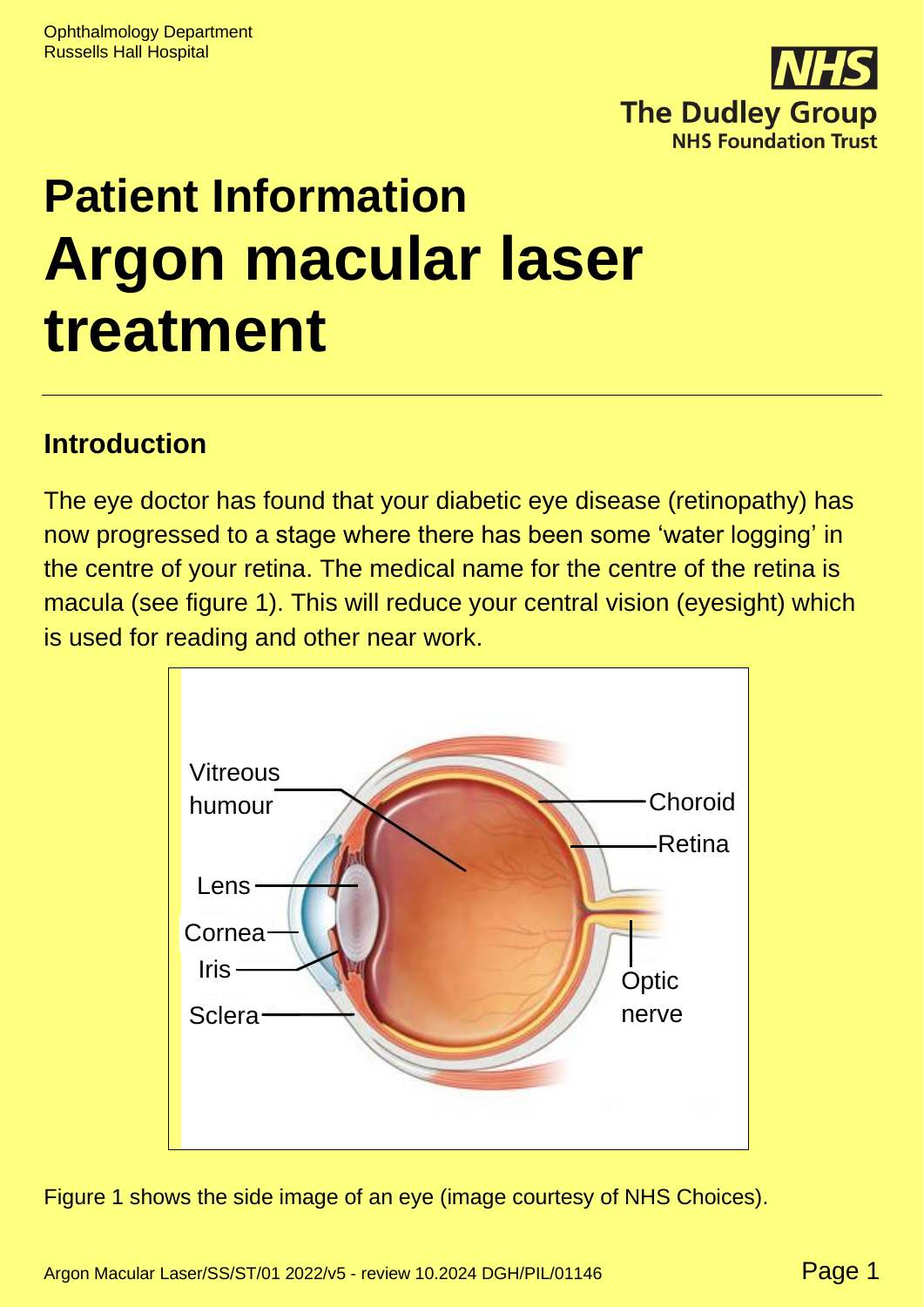Your eye doctor has already given you a patient information booklet about diabetic eye disease and its treatment. This leaflet contains detailed information on a treatment with the medical name argon macular laser treatment. It includes information on the procedure, and its benefits and risks.

#### **What is argon macular laser treatment?**

A laser is a focused beam of light energy of a specific wavelength. It is applied as spots on the back of your eye. The treatment stops fluid leaking from the blood vessels at the back of the eye.

#### **What are the benefits?**

The treatment will help lower the risk of you losing your eyesight. It is particularly useful in cases where the circulation to the central area of the retina is damaged, or where there is scarring on the retina.

#### **What are the risks?**

- Laser treatment may cause your central vision to become worse. This is usually temporary and rarely permanent.
- Laser treatment is not a one-off procedure. You may need more treatments in future.

### **What are the alternatives?**

Alternative treatments include injections into the eye of steroids, steroid implants or a medication called anti-vascular endothelial growth factor (anti-VEGF). These treatments carry higher risks. Some of these are licensed for use, while others are not yet licensed. These may become available on the NHS in the future. These days, laser treatment is usually carried out after five to six injections of anti-VEGF treatment. Please discuss this in more detail with your eye doctor.

#### **What happens if I do not have this treatment?**

There is an increased risk of severe and permanent loss of vision, especially for reading.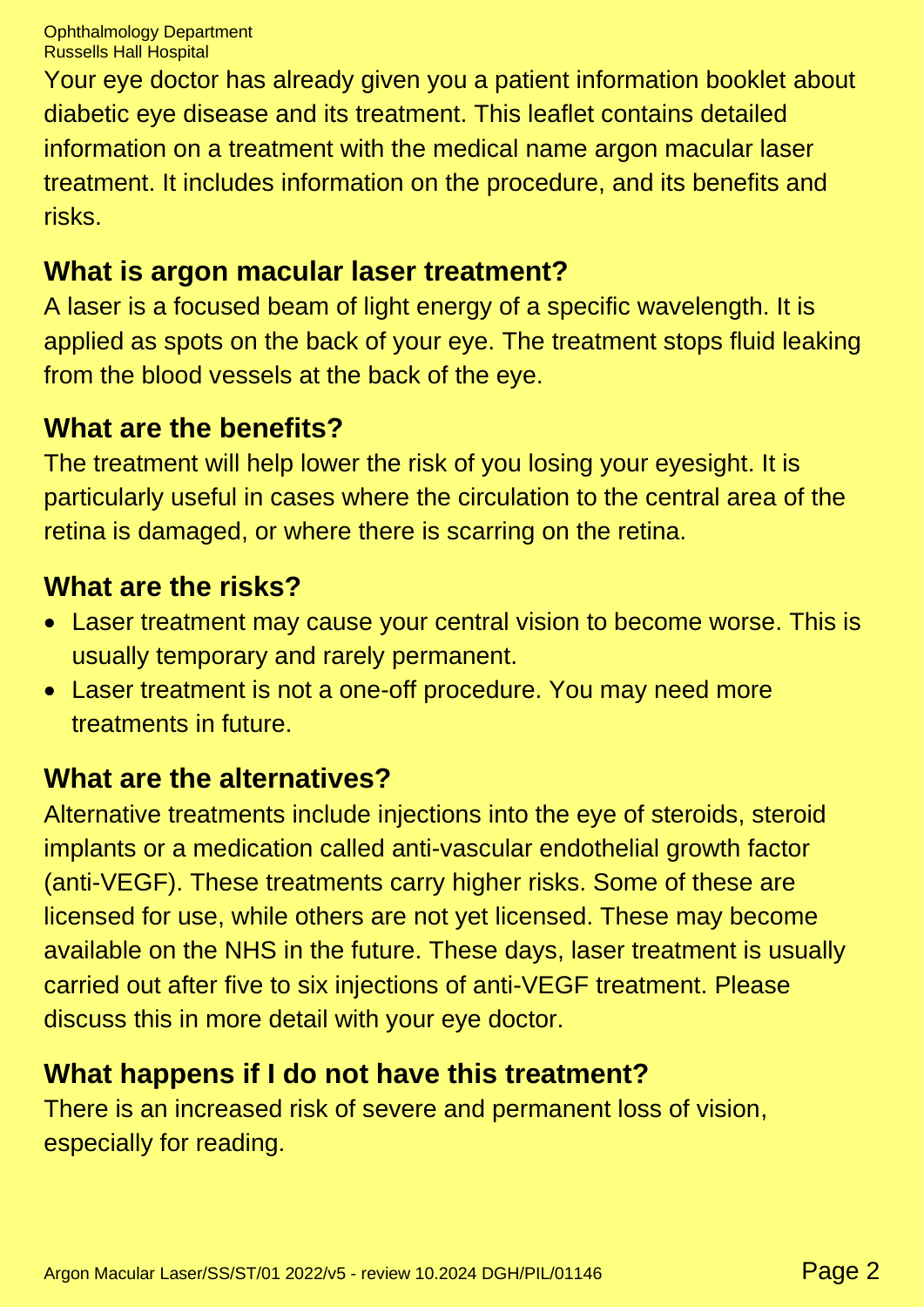## **What happens before the procedure?**

There is no special preparation before the procedure. However, please note that you will not be able to drive after the procedure or for the rest of the day. For this reason, you will need to arrange for someone to drive you home.

You should not wear contact lenses to the appointment.

#### **What happens during the treatment?**

A nurse will put drops in your eyes to make the pupils of your eyes big. After these drops have taken effect, the eye doctor will put numbing anaesthetic drops into your eye. When your eye is numb, the eye doctor will put a contact lens into your eye.

You will not have to worry about keeping your eyes open during the treatment, but it would help if you could look in the direction that your doctor asks you to. You will see bright flashes of light in quick succession as the laser is applied. The procedure will be completed in about 10 minutes.

This type of laser treatment is not a completely painless procedure. You will feel an occasional sting from the laser when it is applied, but it should not be very painful. It is important that you remain still during the procedure. Movement can be dangerous as it may direct the laser to the wrong part of the eye.

If you wish to draw attention, please knock the table or say "stop" and the doctor will stop immediately.

You will not need to stay in hospital after the treatment.

#### **What happens after the treatment?**

The bright flashes of light from the laser, and the fact that your pupils have been made large will leave you dazzled for a few hours.

We recommend that you go straight home and have a good rest.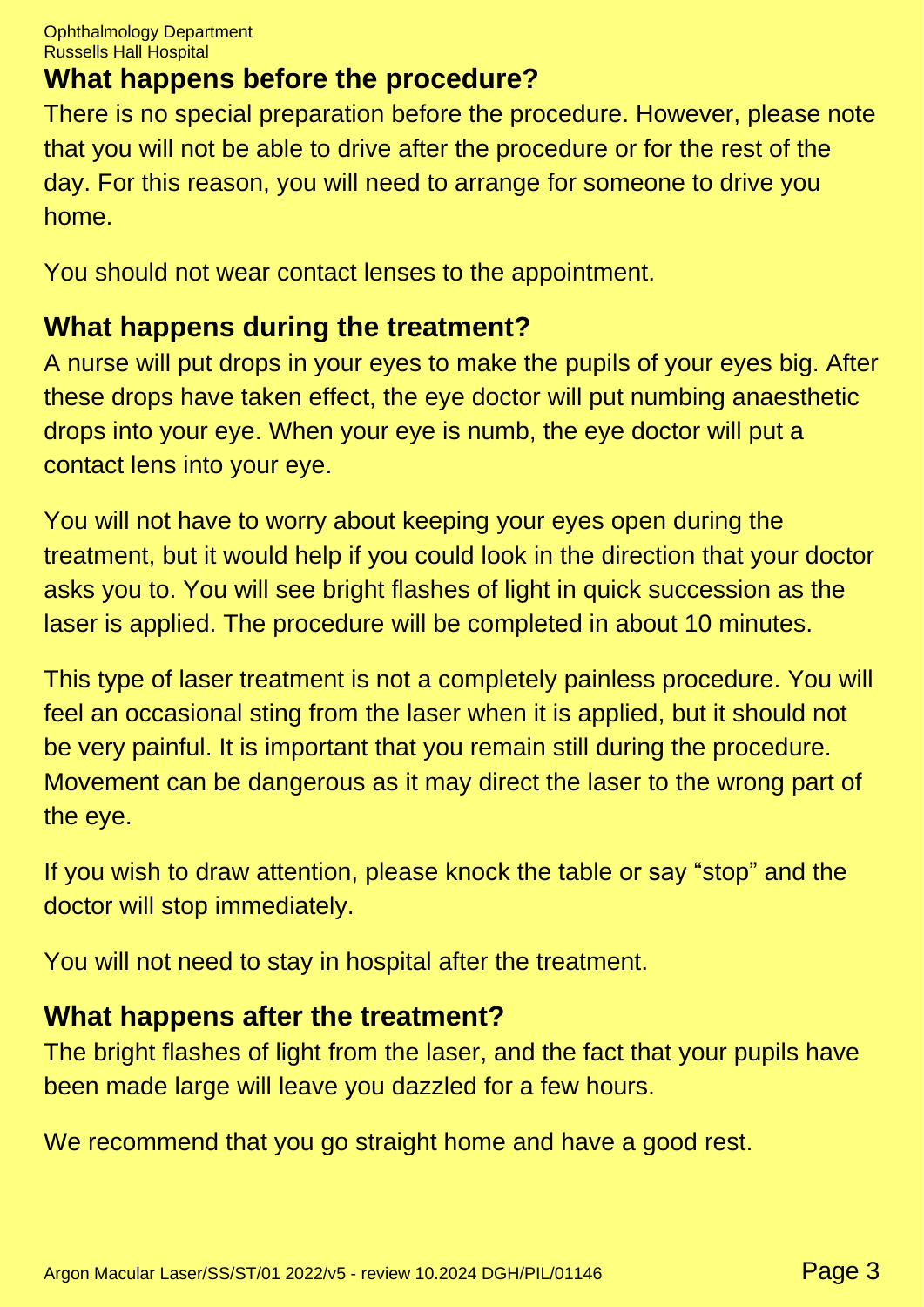Ophthalmology Department Russells Hall Hospital

If you get a headache afterwards, take a painkiller such as paracetamol, if you can take them, or other painkillers that you are used to taking (always read the label; do not exceed the recommended dose). Most patients can continue with their usual daily activities the following day.

If you feel your vision is reduced, or you have floaters or flashing lights, please ring the Urgent Referral Clinic at Russells Hall Hospital Eye Clinic on **01384 456111 ext. 3633 (9am to 4.30pm, Monday to Friday).**

#### **Can I find out more?**

You can find out more from the following web-link: **RNIB:** [http://www.rnib.org.uk/eye-health-eye-conditions-z-eye](http://www.rnib.org.uk/eye-health-eye-conditions-z-eye-conditions/understanding-eye-conditions-related-diabetes)[conditions/understanding-eye-conditions-related-diabetes](http://www.rnib.org.uk/eye-health-eye-conditions-z-eye-conditions/understanding-eye-conditions-related-diabetes)

### **What if I have any problems or questions after reading this leaflet?**

If there is anything you do not understand, or you are concerned or worried about any part of the treatment, contact:

The **Urgent Referral Clinic team** at Russells Hall Hospital Eye Clinic on **01384 456111 ext. 3633**.

#### **Eye emergency, out of hours**

In case of an eye emergency after the closing hours of the Eye Clinic at Russells Hall Hospital (including weekends and bank holidays), please contact:

#### **Birmingham and Midland Eye Centre on 0121 507 4440**

The doctor on call is usually based at the Eye Centre, City Hospital, Dudley Road, Birmingham. They may need to call you back, and if necessary, they will arrange for you to visit them.

**Note:** The information in this booklet is provided for information only. The information fount is **not** a substitute for professional medical advice or care by a qualified doctor or other health care professional. **Always** check with your doctor if you have any concerns about your condition or treatment. This is only indicative and general information for the procedure.